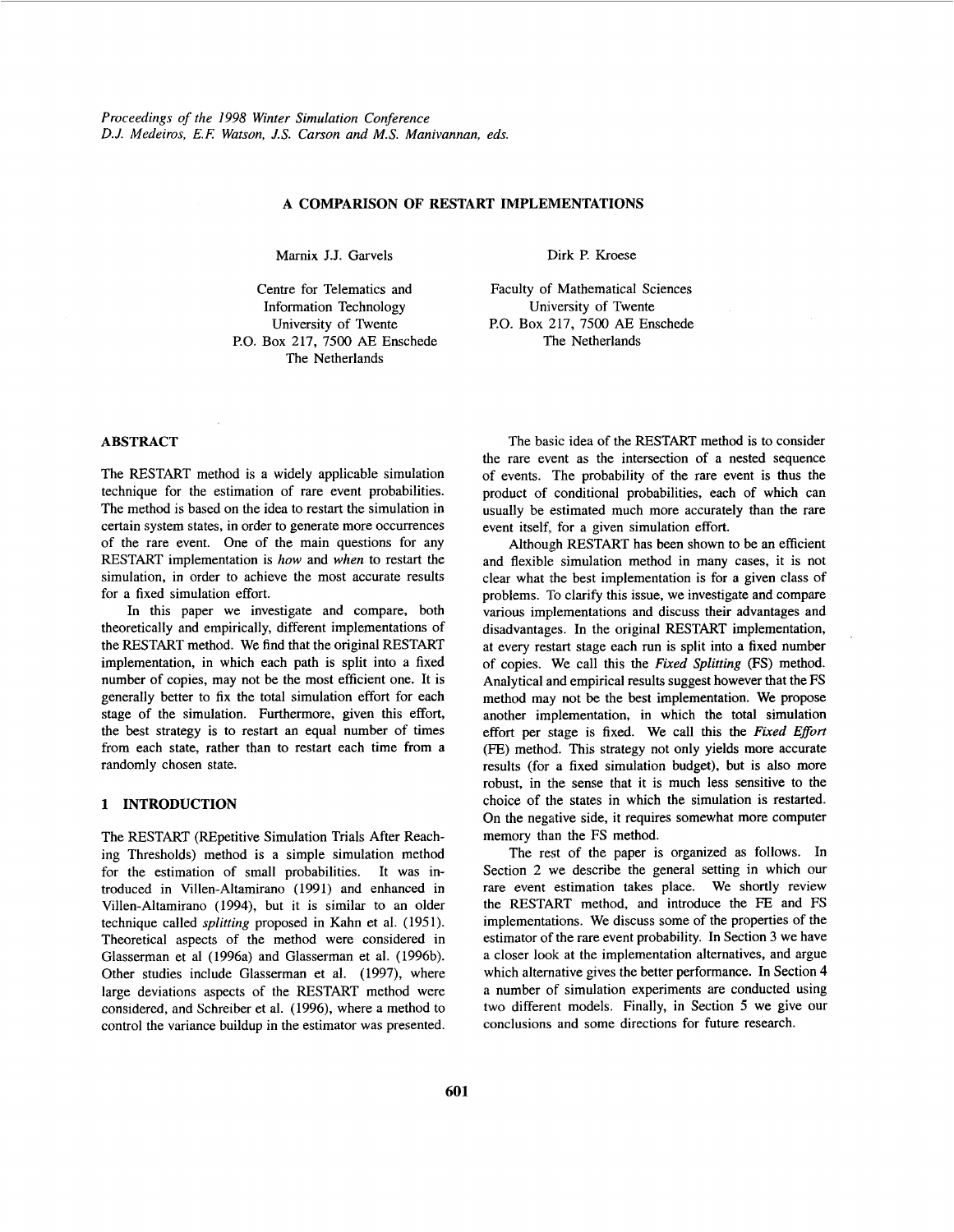# **2 OVERFLOW PROBABILITIES 2.1 Fixed Effort RESTART**

In this section we describe the class of problems for which we wish to use the RESTART method. The basic setting is the following (for examples see Section 4): Consider a Markov process  $X := (X_t, t \geq 0)$  with space E, and let *f* be a real-valued measurable function on *E.* Define  $Z_t := f(X_t)$ , for all  $t \geq 0$ . Assume for definiteness that  $Z_0 \geq 0$ . For any *threshold* or *level*  $L > 0$ , let  $T_L$  denote the first time that the process  $Z := (Z_t, t \geq 0)$  hits the set  $[L, \infty)$ ; and let  $T_0$  denote the first time, after 0, that *Z* hits the set  $(-\infty, 0]$ . We assume that  $T_L$  and  $T_0$  are well-defined (possibly infinite) stopping times with respect to the history of *X.* 

We are interested in the probability,  $\gamma$  say, of the event  $D_L := \{T_L < T_0\}$ , i.e., the probability that *Z* up-crosses level *L* before it down-crosses level 0. Note that  $\gamma$  depends on the initial distribution of *X.* 

An exact analysis of  $\gamma$  is often not possible. A standard way to estimate  $\gamma$  by simulation is the following. Generate independently *r* realizations (sample paths) of the Markov process X. Each path  $x^{(i)} := (x_t^{(i)})$  defines a realization  $z^{(i)} := (z_i^{(i)})$  of *Z*. Let  $I_i$  be the indicator that  $z^{(i)}$  up-crosses level L before it down-crosses level 0. An unbiased estimate for  $\gamma$  is given by

$$
\widehat{\gamma} := \frac{1}{r} \sum_{i=1}^{r} I_i.
$$
 (1)

For small values of  $\gamma$  this method is not very efficient. We can see this by examining the *relative error* (RE) *of*  the corresponding estimator (We use the same notation for estimate and estimator, as is often done in statistical inference), which is defined as

$$
\text{RE}(\widehat{\gamma}) := \frac{\sqrt{\text{Var}\,\widehat{\gamma}}}{\text{E}\,\widehat{\gamma}} = \sqrt{\frac{1-\gamma}{r\,\gamma}}.
$$

Note that the relative error tends to infinity as  $\gamma$  tends to 0. An alternative way to estimate  $\gamma$  is based on the following observation: If  $L > K$  then  $D_L \subset D_K$ , where, of course,  $D_K$  denotes the event that  $Z$  up-crosses level *K* before it down-crosses level 0. Therefore, we have by basic conditional probability,

$$
\gamma=p_1\,p_2,
$$

with  $p_1 := P(D_K)$  and  $p_2 := P(D_L|D_K)$ .

Hence, if we estimate both  $p_1$  and  $p_2$  and multiply the results, we obtain an estimate for  $\gamma$ . When  $p_1$  and  $p_2$ are considerably larger than  $\gamma$ , this estimation procedure is likely to be more efficient than the standard method in Equation (1). Moreover, the same arguments may be used when we divide the interval [0, *L]* into *multiple*  subintervals, instead of just two. We will investigate this next.

**We** describe in this section a simple implementation of the RESTART method for estimating the probability  $\gamma$ defined previously. First, we partition the interval  $[0, L)$ into *m* subintervals  $[L_0, L_1), [L_1, L_2), \ldots, [L_{m-1}, L_m),$ with  $0 =: L_0 < L_1 < \ldots < L_m := L$ . Let  $D_i$  denote the event that process  $Z$  reaches level  $L_i$  before returning to 0. It is assumed that *2* actually *hits* all thresholds  $L_1, \ldots, L_m$  if event  $D_L$  occurs. Then  $D_1, D_2, \ldots, D_m$ is a nested sequence of events, decreasing to  $D_m$ . And, with  $p_1 := P(D_1), p_2 := P(D_2|D_1), \ldots$ , we have

$$
\gamma=p_1\,p_2\cdots p_m.
$$

We wish to estimate at the kth *stage*  $(k = 1, \ldots, m)$  the conditional probability  $p_k$ . We do this by generating a *fixed* number of samples  $I_1^{(k)}, \ldots, I_{r_k}^{(k)}$  of the indicator that process  $Z$  reaches level  $L_k$  before returning to 0, starting from level  $L_{k-1}$ . We call  $r_k$  the simulation *effort* at stage *k,* and refer to this RESTART implementation as the *Fixed Effort* (FE) method.

How these indicators are generated from samples of *X* still remains to be specified, and we will postpone this issue till Section **3.** Nevertheless, we may investigate some properties of the FE method for the simplest case in which all the random variables  $I_1^{(1)}, \ldots, I_{r_m}^{(m)}$  are independent and identically distributed, with E  $I_j^{(k)} = p_k, j = 1, \ldots, r_k, k = 1$ 1,...,*m*. For this case natural estimators of  $p_1, \ldots, p_m$ are given by

$$
\hat{p}_k := \frac{R_k}{r_k}, \ k = 1, \dots, m,
$$
\n(2)

where  $R_k = \sum_{i=1}^{r_k} I_i^{(k)}$  is the total number of successes at the kth stage. Moreover, the natural estimator of  $\gamma$  is

$$
\hat{\gamma} := \prod_{k=1}^{m} \hat{p}_k.
$$
 (3)

Obviously these are unbiased estimators. Moreover, the variance of  $\hat{\gamma}$  is given by

$$
\begin{array}{rcl}\n\text{Var}\,\hat{\gamma} & = & \text{E}\,\hat{\gamma}^2 - (\text{E}\,\hat{\gamma})^2 = \text{E}\prod_{i=1}^m \hat{p}_i^2 - \gamma^2 \\
& = & \prod_{i=1}^m \left\{ \text{Var}\,\hat{p}_i + (\text{E}\,\hat{p}_i)^2 \right\} - \gamma^2 \\
& = & \prod_{i=1}^m \left\{ \frac{p_i(1-p_i)}{r_i} + p_i^2 \right\} - \gamma^2 \\
& = & \gamma^2 \left( \prod_{i=1}^m \left\{ \frac{1-p_i}{p_i \, r_i} + 1 \right\} - 1 \right).\n\end{array}
$$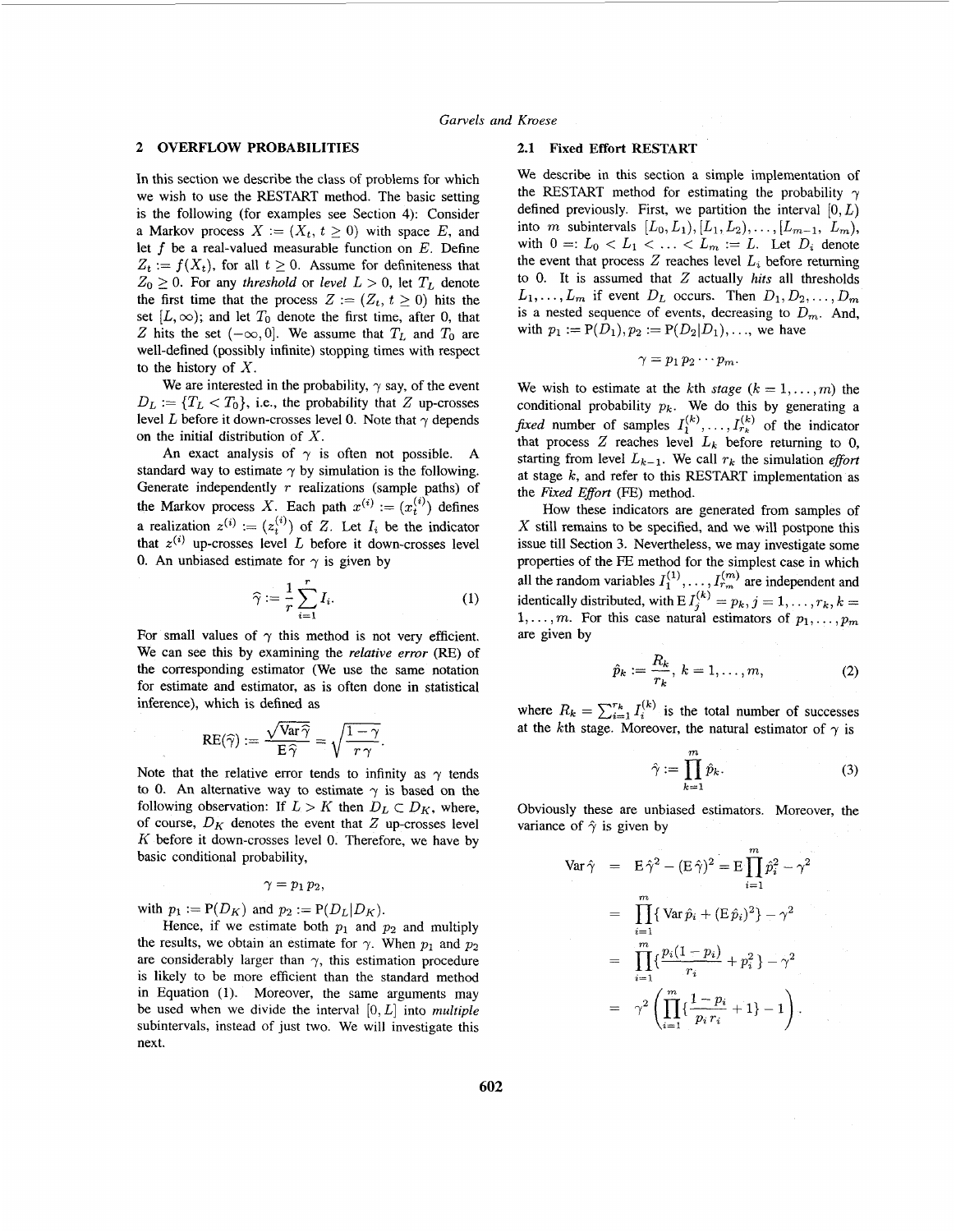# **2.1.1 Parameter optimization**

In the estimator  $\hat{\gamma}$  we still have considerable freedom in choosing the simulation parameters. Let us assume that the simulation time of sampling from each Bernoulli  $I_i^{(i)}$ is about the same, and that we are given a fixed total simulation effort  $r := r_1 + \cdots + r_m$ . How we should choose the parameters  $m, L_1, \ldots, L_{m-1}$  and  $r_1, \ldots, r_m$ in order to minimize the variance of  $\hat{\gamma}$ ? To clarify this issue, first notice that

$$
\text{Var}\,\hat{\gamma} = \gamma^2 \sum_{i=1}^{m} \frac{1 - p_i}{p_i r_i} + o\,(1/r),\tag{4}
$$

as  $r \rightarrow \infty$ . Suppose thus that *r* is large enough such that Var $\hat{\gamma}$  is approximated well by the sum above. For any given choice of *m* and  $p_1, \ldots, p_m$ , the optimal choice for  $r_1, \ldots, r_m$  is determined by minimizing  $\sum_{i=1}^m b_i/r_i$ , with  $b_i := (1-p_i)/p_i$ , under the condition  $r_1 + \cdots + r_k = r$ . To get an idea what the solution of this *discrete* optimization program is for large *r,* we consider the corresponding *continuous* version (where the  $r_i$  are elements of  $R_+$ ), adding a Lagrange multiplier. We arrive at the following minimization problem:

minimize 
$$
\sum_{i=1}^{m} \frac{b_i}{r_i} + K(r_1 + \cdots + r_m - r),
$$

where the minimum is taken over all  $r_i > 0$  and  $K > 0$ . It is easy check that the values of  $r_1, \ldots, r_m$  for which all partial derivatives in the expression above are 0, must satisfy

$$
\frac{b_i}{b_j} = \frac{r_i^2}{r_j^2}, \ i, j \in \{1, \ldots, m\}.
$$

In particular,  $r_i = r_1 \sqrt{\frac{b_i}{b_i}}$ , and therefore  $r = r_1 \sum_{i=1}^m \sqrt{\frac{b_i}{b_i}}$ , so that

$$
r_i = r \frac{\sqrt{b_i}}{\sum_{j=1}^m \sqrt{b_j}}, \ i = 1, \dots, m. \tag{5}
$$

Hence, for this choice of the  $r_i$  we have

$$
\operatorname{Var}\hat{\gamma}\approx\gamma^2\,\frac{\left(\sum_{i=1}^m\sqrt{b_i}\right)^2}{r}=\gamma^2\,\frac{\left(\sum_{i=1}^m\sqrt{\frac{1-p_i}{p_i}}\right)^2}{r}.\tag{6}
$$

Next, we wish to examine for a *fixed*  $m$  the optimal choice for the *partition*  $p_1, \ldots, p_m$ , under the condition  $p_1 \cdots p_m = \gamma > 0$ . (From these probabilities we can infer directly the optimal levels  $L_1, \ldots, L_{m-1}$ .) By (6) this equivalent to minimizing  $\sum_{i=1}^{m} \sqrt{(1-p_i)/p_i}$ , under the same condition. Again, by introducing a Lagrange multiplier, we easily find that the  $p_i$  should all be equal. Thus, for a fixed choice of *m* the variance of  $\hat{\gamma}$  is minimal

if we choose  $p_i = \gamma^{1/m}$  and, from (5),  $r_i = r/m$  for all *i.* The variance is then

$$
\text{Var}\,\hat{\gamma} \approx \frac{\gamma^2\,m^2(1-\gamma^{1/m})}{\gamma^{1/m}\,r}.
$$

It remains to minimize this last expression with respect to *m*. For small  $\gamma$ , this is equivalent to minimizing  $m^2/\gamma^{1/m}$ . This is again a discrete optimization problem. For real positive *m* the minimum is attained in  $m = -\log(\gamma)/2$ . This suggests that for small  $\gamma$  we should take approximately  $-\log(\gamma)/2$  thresholds. Or equivalently, the number of thresholds should be such that the probability of crossing a threshold when starting from the previous threshold, i.e.,  $p_i$ , is roughly equal to  $e^{-2} \approx 0.135$ . The same probability for the original RESTART method has been found in Villen-Altamirano (1994).

Thus, if we use these optimal choices for the parameters, we have (for small  $\gamma$  and large  $r$ )

$$
\operatorname{Var}\hat{\gamma}\approx\frac{({\rm e}\,\gamma\,\log\gamma)^2}{4\,r}.
$$

This should be compared with the variance of the standard estimator, with the same simulation effort *r*. For small  $\gamma$ this variance is approximately  $\gamma/r$ .

Therefore, for the RESTART method with fixed effort, the relative error of  $\hat{\gamma}$  is

$$
\mathrm{RE}(\hat{\gamma}) \approx -\frac{\mathrm{e~log\,} \gamma}{2\sqrt{r}},
$$

compared with a relative error of approximately  $1/\sqrt{r\gamma}$ for standard simulation, see Equation (2).

# **2.2 Fixed Splitting RESTART**

The more "standard" implementation of the RESTART method is slightly different from the FE method described before. We divide the estimation procedure into *m*  stages and at each stage  $k \in \{1, ..., m\}$  generate samples from level  $L_{k-1}$ , reaches level  $L_k$  before returning to 0. However, now the effort per stage is *random.*  Specifically,  $r_1$  is constant, but  $r_k = n_k R_{k-1}$ , where at stage  $k-1$ , and  $n_k$  are some *fixed* numbers, possibly depending on  $k, k = 2, \ldots, m$ . Since each successful path is "split" into a fixed number of copies, we call this the *Fixed Splitting* (FS) method.  $I_1^{(k)}, \ldots, I_{r_k}^{(k)}$  from the indicator that process *Z*, starting  $R_{k-1} = I_1^{(k-1)} + \cdots + I_{r_{k-1}}^{(k-1)}$  is the number of successes

As before, we are at this stage not interested in *how* these indicators are generated from samples of X. We will recall some properties of this implementation from Glasserman et a1 (1996b) , for the simplest case in which all the random variables  $I_1^{(1)}, \ldots, I_{r_m}^{(m)}$  are i.i.d. with  $E I_i^{(k)} = p_k$ ,  $j = 1, ..., r_k$ ,  $k = 1, ..., m$ .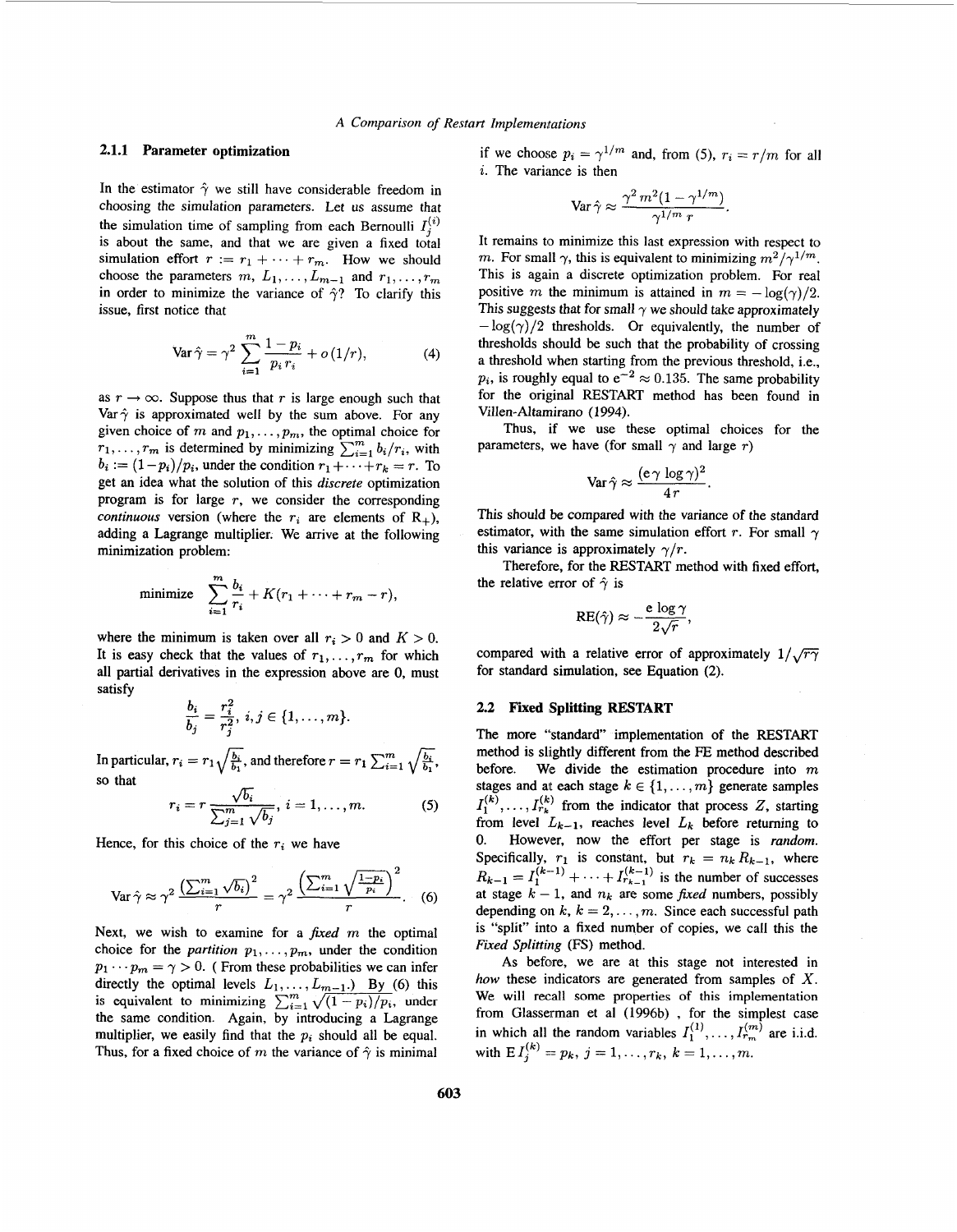The natural estimators of  $p_1, \ldots, p_m$  and  $\gamma$  are again given by (2) and (3). By conditioning on the  $R_k$ 's it is not difficult to see that these estimators are unbiased. Moreover, since  $r_k = n_k R_{k-1}$ , for  $k = 2, ..., m$ , (3) reduces to the simpler formula

$$
\hat{\gamma} := \frac{R_m}{\prod_{k=1}^m n_k},\tag{7}
$$

where we have put  $n_1 := r_1$ .

given (see Glasserman et a1 (1996b)) by The variance of  $\hat{\gamma}$  follows through recurrence, and is

$$
\text{Var}\,\hat{\gamma} = \gamma^2 \sum_{k=1}^m \frac{1 - p_k}{\prod_{j=1}^k p_j n_j} = \gamma^2 \sum_{k=1}^m \frac{1 - p_k}{p_k E r_k}.\tag{8}
$$

The last equality follows from the fact that  $Er_k =$  $n_k$  **E**  $R_{k-1}$ .

When we compare (8) with (4) we see that for the FS method **to** be as efficient as the FE method we should choose  $m \approx -\log(\gamma)/2$ ,  $p_k \approx e^{-2}$ , and  $E r_k = r/m$ , so that  $n_k \approx 1/p_k \approx e^2$ . Moreover, the FE and FS implementations yield approximately the same variance for some (large) fixed expected total simulation effort *T.* 

# **2.3 RESTART with dependent runs**

We now address the question *how* the indicator random variables are generated from samples of the Markov process *X.* 

Assume, as before, that the interval [0, *L]* is divided into levels  $0 = L_0, L_1, \ldots, L_m = L$ . The general RESTART simulation procedure is as follows. From level 0 we run *r1*  (fixed) independent copies of X (and Z), and define  $I_3^{(1)}$ as the indicator that the jth copy of  $Z$  reaches level  $L_1$ before visiting  $0, j = 1, \ldots, r_1$ . At the first stage, we save the *entrance states* of all paths that reach level  $L_1$ . More precisely, for every copy of  $Z$  which crosses level  $L_1$  we remember the state of the corresponding  $X$  at the time crossing. After that,  $r_2$  new copies of  $Z$  are started, each copy from a certain saved state (two or more copies may share the same saved state), and we generate Bernoullis  $I_1^{(2)}$ ,  $j = 1, \ldots, r_2$ , such that  $I_2^{(2)}$  indicates whether the jth copy of  $Z$  ( $Z$  starting from level  $L_1$  and  $X$  from a saved state) reaches level *L2* before 0. This process repeats itself at all the subsequent stages  $3, \ldots, m$ . In the Fixed Effort (FE) implementation,  $r_k$  is fixed at every stage  $k$ . In the Fixed Splitting (FS) implementation  $r_k = R_{k-1}n_k$ , where  $n_k$  is fixed and  $R_{k-1}$  is the number of successful hits of level *Lk* before 0.

A typical outcome of the simulation can thus be viewed as a "tree" of  $Z$ -paths. We start with  $r_1$  roots. Whenever one of the roots reaches a threshold, it generates *oflspring,* which in turn generate offspring when they hit the next level, etc.

Notice that in general the indicators  $\{I_i^{(k)}\}$  are not independent; the success probability of an indicator depends typically on the state from which *X* restarts. Let  $p_k(x)$  be the probability that Z, starting from level  $L_{k-1}$ , reaches level  $L_k$  before 0, when X starts from state  $x$ . Also, let  $\mu_k$  be the conditional distribution of X at the time when Z crosses  $L_k$ , given that this happens before Z returns to 0. Finally, let  $S_k$  be a random variable with distribution  $\mu_k$ . Then, obviously

$$
E p_k(S_k) = p_k, k = 1, \ldots, m.
$$

Now, consider the estimator (3) for the FE method. At every stage  $k \in \{1, \ldots, m\}$  we have

$$
\mathbf{E}\,R_k = r_k\,\mathbf{E}\,p_k(S_k) = r_k\,p_k.
$$

Consequently, by first conditioning on  $R_{m}$ , then on  $R_{m-1}$ , etc., we find that also in this case **(3)** is an unbiased estimator for  $\gamma$ . For the FS method we can prove similarly that (7) is an unbiased estimator for  $\gamma$ .

To investigate the variance of  $\hat{\gamma} = \hat{p}_1 \cdots \hat{p}_m$ , let us assume that the total simulation effort in every stage is large, so that  $\hat{p}_k$  is approximately distributed as  $p_k + \sigma_k V_k$ , where  $\sigma_k$  is the (small) standard deviation of  $\hat{p}_k$  and  $V_k$ has a standard normal distribution. Because the  $\sigma_k$ 's are assumed to be small, we have

$$
\text{Var}\prod_{k=1}^{m} (p_k + \sigma_k V_k) \approx \text{Var}\gamma \sum_{k=1}^{m} \frac{\sigma_k V_k}{p_k} = \gamma^2 \text{Var}\sum_{k=1}^{m} \frac{\hat{p}_k}{p_k}.
$$

Let  $Y_i$  denote the total number of paths that hit level  $L_k$  of all the paths that start from the *i*th initial state,  $i = 1, ..., R_{k-1}$ . The  $\{Y_i\}$  and also  $\{(Y_i, Y_j)\}_{i \neq j}$  are identically distributed. We can show that

Var 
$$
\hat{p}_k
$$
 =  $\frac{p_k(1-p_k)}{r_k}$   
+  $\frac{E\left\{R_{k-1}(R_{k-1}-1) \left(Y_1 Y_2 - \left(\frac{R_k}{R_{k-1}}\right)^2\right)\right\}}{r_k^2}$ 

### **3 RESTART IMPLEMENTATIONS**

In this section we have a closer look at the implementation issues concerning RESTART. In the previous section we have already encountered two different implementations: the FE method, which fixes the the effort per stage, and the FS method, which fixed the number of splits per reached state in a stage. Also parameter optimization, as discussed in the previous section, is in some sense an implementation issue. It seems reasonable to choose the parameters of any implementation such as suggested in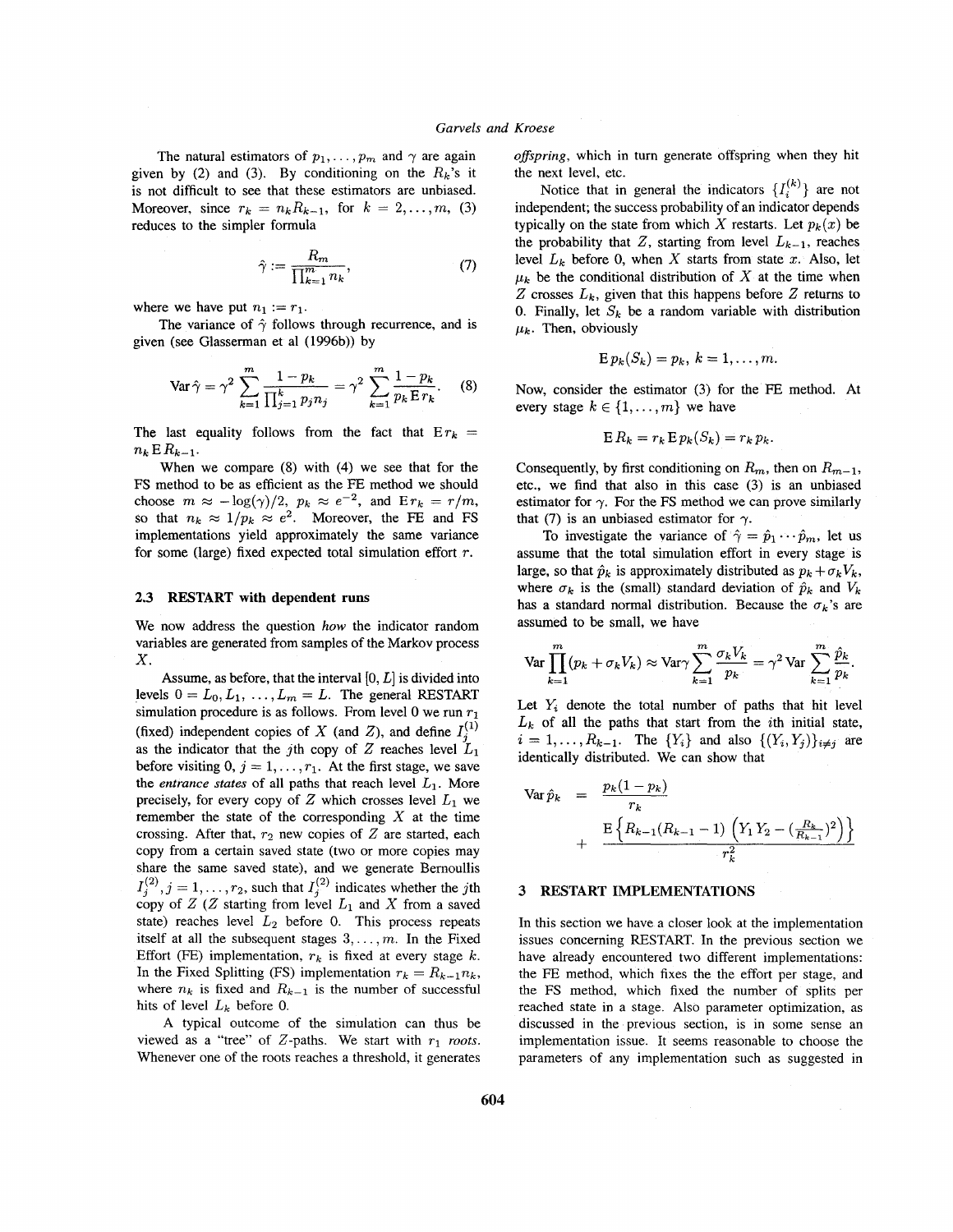Sections 2.1 and 2.2, even if the runs are not independent. Numerical experiments, based on the models of the next section, support this idea.

In what follows, we use the terminology of Section *2.3.*  The words *saved state, entrance state* and *starting state*  are used interchangeably.

### **3.1 Single Step vs. Global Step**

In any simulation experiment involving RESTART we have two choices: either we simulate "stage-by-stage" or "root-by-root". In the first case we complete all the paths starting from a certain stage before we move to the next one. This is called the *Single Step* approach. In the second case, we generate all the offspring originating from a single root before we move to the next root. We call this the *Global Step* approach.

Although the "classical" Global Step approach uses, in general, less memory than the Single Step approach, the latter method offers more flexibility in controlling the variance of the estimator. This was also demonstrated in Schreiber et al. (1996). We will therefore mainly use the Single Step approach in our experiments.

#### **3.2 Fixed Effort vs. Fixed Splitting**

In the *Fixed Splitting* (FS) method we create at every stage a fixed number of offspring from each saved state. In the *Fixed Effort* (FE) method we create at every stage a fixed total number of offspring.

We expect the **FS** method to perform less than optimal in multistage simulations, because the total number of simulations for each stage is uncontrollable. When the number of splits per stage is too small, we will see the simulation paths "die-out"; when on the other hand the number of splits per stage is too high the number of simulation paths will "explode". In the first case the variance in the estimator will become too large, in the second case the time spent on simulation will become too large. It is therefore of utmost importance to keep the underlying branching process "critical". Glasserman et al. have tried this principle in Glasserman et al. (1996a) by *randomizing* the number of splits in order to ensure the critical nature of the simulation. This again has disadvantages as it needs a pilot run to determine the distribution for the generator of the number of splits pf each stage. The Fixed Effort method avoids these problems in a much better way because the number of simulations we will perform per stage is fixed in advance.

# **3.3 Fixed Assignment vs. Random Assignment**

In stage  $k$  of the simulation we have to distribute the  $r_k$ sample paths we need to simulate over the given  $R_{k-1}$  entrance states (created by the successful hits of stage  $k - 1$ . We could draw an entrance state *randomly* each time we need to generate a sample path in stage *k.* This seems sensible because we are then using the empirical entrance distribution into stage **k** for the starting states. We will call this the *Random Assignment* method.

An alternative approach is to distribute the  $R_{k-1}$ starting states evenly (deterministically) amongst the  $r_k$ runs. We call this the *Fixed Assignment* method.

We will analyse the variance generated in the second stage in a two-stage situation for both methods. Suppose we have  $R_1$  starting states  $S_1, \ldots, S_{R_1}$ .  $R_1$  is assumed here to be *fixed*. We wish to start a total of  $r_2 := n_2R_1$ new runs, where  $n_2 \geq 1$  is some fixed integer. The success probability from some state s will be denoted by  $p_2(s)$ . Let  $Y_i$  be the number of successful runs (that reach the next level) starting from state  $S_i$ . Since we have only one intermediate stage, the  $S_i$ 's are independent and identically distributed samples of the entrance state, and  $E p_2(S_i) = p_2$ . Consequently,

$$
\hat{p}_2 := \frac{1}{r_2} \sum_{i=1}^{R_1} Y_i
$$

is an unbiased estimator for *p2.* 

**Fixed Assignment:** From each starting state we start  $n_2$ independent paths. Then, *given* the vector of starting states  $S := (S_1, \ldots, S_{R_1}), Y_i$  has a Binomial distribution of size  $n_2$  and success probability  $p_2(S_i)$ . Let us denote conditional expectation and variance with respect to  $S$  by  $E<sub>S</sub>$  and Var<sub>S</sub>, respectively. We have

$$
\text{Var}\,\hat{p}_2 = \frac{1}{r_2} \left\{ p_2(1-p_2) + (n_2-1)\text{Var}\,p_2(S_1) \right\}.
$$

**Random Assignment:** We distribute the  $R_1$  starting states completely randomly amongst the  $r_2 = n_2R_1$  new runs. Let  $K_i$  denote the number of runs that start from state  $S_i$ . Then, the vector  $K := (K_1, \ldots, K_{R_1})$  has a multinomial distribution of size  $r_2$  and with equal success probabilities  $1/R<sub>1</sub>$ . Notice that the  $Y<sub>i</sub>$  are identically distributed, but not independent. Also, each pair  $(Y_i, Y_j), i \neq j$  has the same distribution. Moreover, given  $K$ , the  $Y_i$ 's are independent; and given  $K$  and  $S$ , each  $Y_i$  has a Binomial distribution with size  $K_i$  and success probability  $p_2(S_i)$ . Finally, K and *S* are independent. By conditioning on *K* ad *S*  and using the independencies we arrive at the following equation for the variance of  $p_2$ :

$$
\text{Var}\,\hat{p}_2 = \frac{1}{r_2}\left\{p_2(1-p_2) + \frac{(r_2-1)\text{Var}\,p_2(S_1)}{R_1}\right\}.
$$

When we compare this with the variance for the Fixed Assignment case we see that the last formula always gives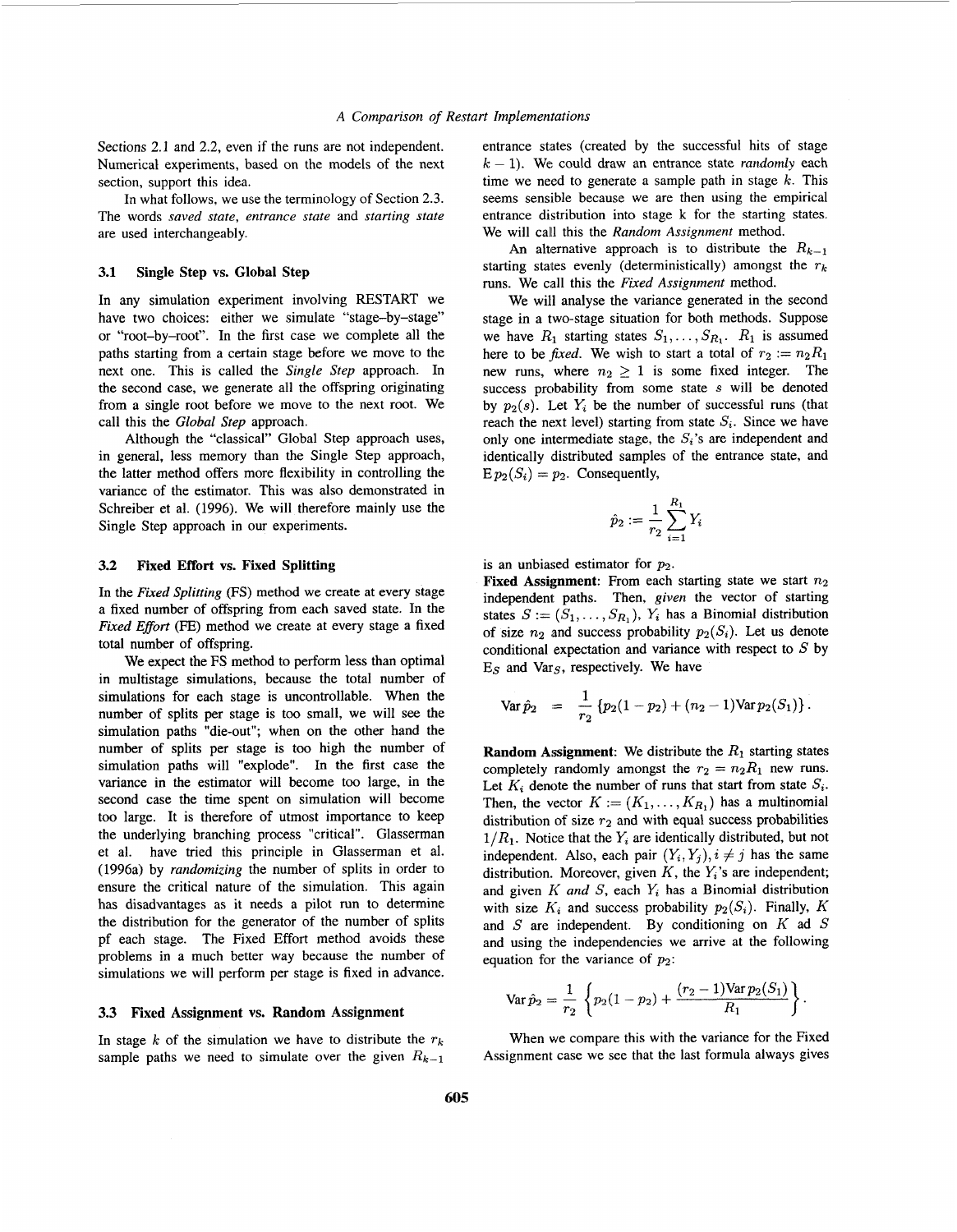a higher variance, irrespective of the unknown constant Var  $p_2(S_1)$ . This is a perhaps surprising result, which has been verified empirically also to hold for the multilevel case, see Section 4.

# **4 NUMERICAL EXPERIMENTS**

To analyse the behaviour of the different RESTART implementations we conduct a series of simulation experiments using two different models. In particular, we compare the FS and FE implementations, both as Single Step methods. Also, the FE implementation will be evaluated in both the Random Assignment (RA) and the Fixed Assignment (FA) case.

The RESTART parameters (e.g.,  $m, L_1, \ldots, L_m$ , etc.) are chosen in accordance with the values suggested in Sections 2.1 and 2.2. For example, we try to choose the levels such that success probabilities (of hitting the next level) are near the "optimal" value  $e^{-2}$ . Also, we have used a truncation procedure to discard unpromising trials, as in Glasserman et al. (1996a).

In all tables  $\gamma$  denotes the rare event probability of interest. The estimate of  $\gamma$  is given by  $\hat{\gamma}$ . For each  $\hat{\gamma}$ the corresponding estimate of the *Relative Error* (RE) is included. As a measure of the efficiency of the estimator  $\hat{\gamma}$ we use the *Relative Time Variance product* (RTV), which we define as the simulation time (in seconds of CPU time used on a **Sun** Ultra 2 using Sun CC 2.1 with optimization level *5)* multiplied by the squared (estimate of the) relative error of  $\hat{\gamma}$ . Notice that the RTV is equivalent to the "work-balanced variance" used in Glynn et al. (1992). Once a stable estimate of the variance is reached, the RTV becomes constant. This constant is smaller for more efficient simulation schemes. Practically, if scheme 1 gives a RTV which is half that of scheme 2, it would take twice as long to estimate  $\gamma$  within a certain accuracy via scheme 2 than via scheme 1.

## **4.1 Tandem queue**

The first model is a 2-node tandem queue. Customers arrive at the first queue according to a Poisson process with rate  $\lambda$ . The service time of a customer at the first queue is exponential with rate  $\mu_1$ , independent of the input process and the service time at the second node. The output process of the first queue forms the input process of the second queue. The service time of customer at the second queue is exponential with rate  $\mu_2$ , also independent of every thing else. This model has received considerable attention in rare event probability estimation, e.g., in Glasserman et al. (1996b) and Parekh et al. (1989). We wish to estimate the probability  $\gamma$  of the event that the number of customers in the the second queue reaches some (high) level *L,* before the system empties, starting from an empty system. See Figure 1 for a graphical illustration.



Figure 1: Tandem model

Let  $Y_t$  and  $Z_t$  be number of clients in the first and the second queue at time *t,* respectively (including the customers in service). Then  $X := (Y_t, Z_t, t \ge 0)$  is the underlying Markov process in the general set-up of Section 2.

**Remark 1** Notice that  $\gamma$  is defined as the probability of overflow before *both* buffers become empty, not just the second buffer. We therefore have a slightly different setting than described in Section 2. However, the RESTART procedure is easily adapted for this case.

We compare the FE approach with the FS approach of Glasserman et al. (1996a); and we do this for two different cases. In the first case the second buffer has the highest load, and in the second case the first buffer. As service rates we use  $\mu_1 = 4, \mu_2 = 2$ , in the first case, and  $\mu_2 = 4/3, \mu_2 = 2$ , in the second case. In both cases  $\lambda = 1$ . Two different levels are considered:  $L = 20$  and 60. The intermediate levels will be chosen as multiples of 2, hence,  $L_k := 2k, \quad k = 0, 1, ..., m - 1$ , where *m* is 10 and 30, respectively. The number of samples were chosen as  $r_k = 10^6$ ,  $\forall k$  for the FE method and  $n_1 = 5 \cdot 10^6, n_2 = 2, n_k = 4, \forall k \geq 3$  for the FS method to optimize comparability between the simulation methods. As in Glasserman et al. (1996a), a cut-off technique has been used to reduce simulation time. The idea is to discard unpromising paths which lead back to zero, since a lot of time is being spent simulating paths back to the empty system state. The simulation results for this model are found in Table 1, along with the exact probabilities which were obtained from Glasserman et al. (1996a). For each estimate of  $\gamma$  we have simulated long enough to obtain relative errors of about **3%.** 

We conclude that also in this case the **FE** method is more efficient than the FS method. Note that, as observed in Glasserman et al. (1996a), in the second case, where the first buffer is the bottleneck the RTV is much higher (for both the FE and **FS** implementation) than in the first case. The RTV seems to grow quadratically with *L.*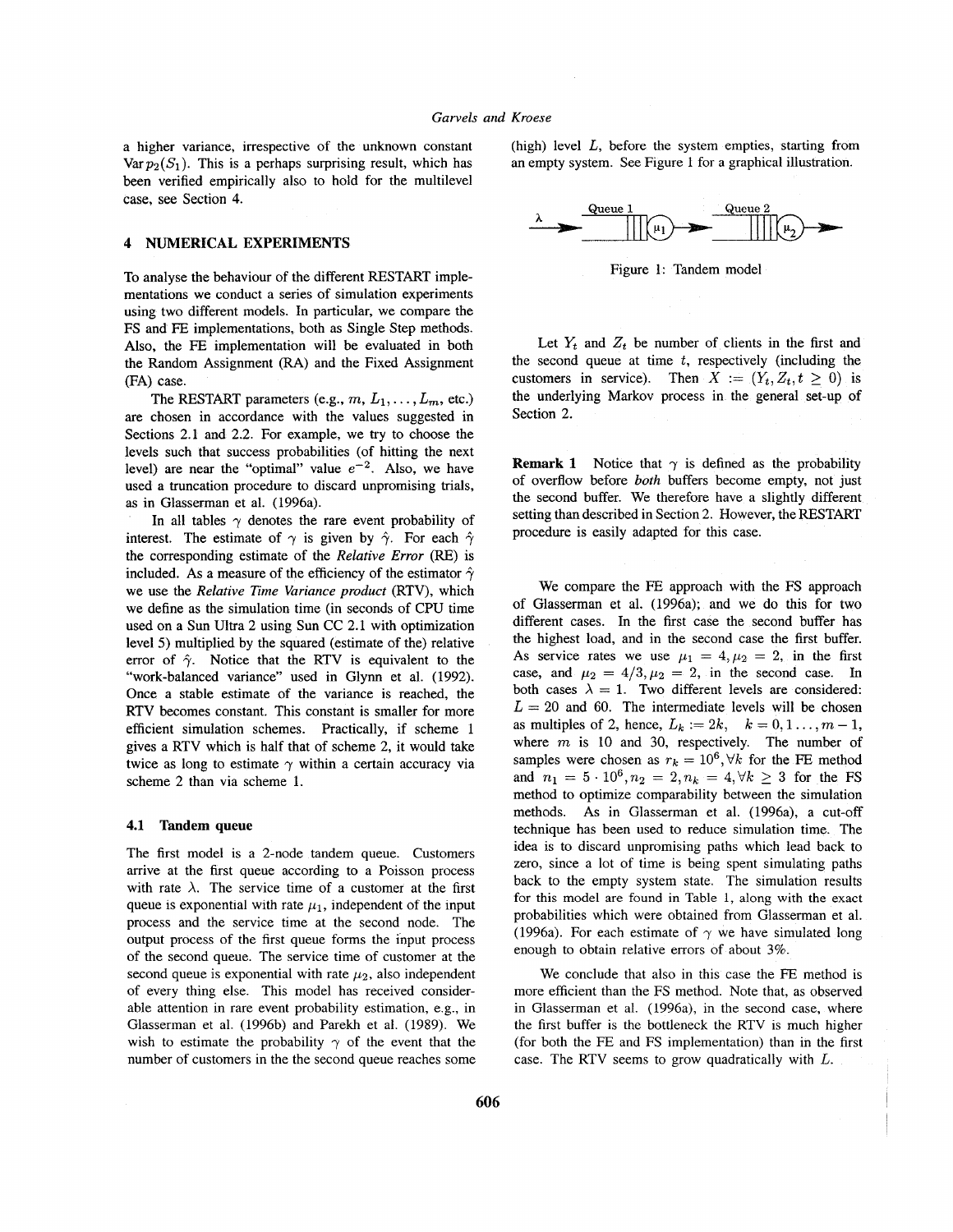|       | L  | $\gamma$   | RE         | sec  | RTV      |
|-------|----|------------|------------|------|----------|
| Exact | 20 | $1.27e-6$  |            |      |          |
| FF.   | 20 | 1.256e-6   | $6.4e-3$   | 418  | $1.7e-2$ |
| FS    | 20 | 1.256e-6   | $9.6e - 3$ | 281  | $2.6e-2$ |
| Exact | 60 | $1.16e-18$ |            |      |          |
| FE.   | 60 | 1.179e-18  | $1.2e-2$   | 2195 | $3.0e-1$ |
| FS    | 60 | 1.128e-18  | $1.9e-2$   | 1450 | 5.4e-1   |
| Exact | 20 | $3.82e-6$  |            |      |          |
| FE    | 20 | 3.812e-6   | $3.6e-3$   | 1521 | $1.9e-2$ |
| FS    | 20 | 3.811e-6   | $9.6e-3$   | 1418 | $1.3e-1$ |
| Exact | 60 | $3.47e-18$ |            |      |          |
| FF.   | 60 | 3.440e-18  | $9.4e-3$   | 1817 | $1.6e-1$ |
| FS    | 60 | 3.398e-18  | $3.0e-1$   | 4909 | 4.3e0    |

Table **1:** Results for the tandem queue. Parameters  $(\lambda, \mu_1, \mu_2) = (1, 4, 2)$  in top and  $(1, \frac{4}{2}, 2)$  in bottom half

## **4.2 Flow line**

The second model deals with a continuous flow line consisting of three machines and two intermediate buffers. Machine  $i \in \{1,2,3\}$  can process the continuous flow products at some maximum rate  $\nu_i$ , called the *machine speed.* Moreover, the machines are prone to failure. The life and repair times of the machine *i* are exponentially distributed with parameters  $\lambda_i$  and  $\mu_i$ , respectively, and are independent of each other. The buffer capacities are  $C_1$  and  $C_2$ . The system is depicted in Figure 2.



Figure 2: Flow line model

This model has been studied in Kroese et al. (1998), where an Importance Sampling procedure was described for the efficient estimation of the overflow probability  $\gamma$ in the second buffer *B2* (defined as the probability that buffer  $B2$  reaches level  $L := C_2$  before it empties again, starting from an empty system). The translation into the RESTART set-up is the following. Let  $Y_t$  and  $Z_t$  be the level of the first and second buffer at time *t,* respectively; and let  $M_t \in \{0, 1\}^3$  denote the state of the machines at time *t*. Then obviously  $X := (M_t, Y_t, Z_t, t \ge 0)$  is the basic Markov process of Section 2.

We wish to compare the performance of different RESTART methods with that of the Importance Sampling **(IS)** method in Kroese et al. (1998).

The model parameters are  $\nu_1 = 3$ ,  $\nu_2 = 2$ ,  $\nu_3 = 1$ ;  $\lambda_1 = 5$ ,  $\lambda_2 = 2$ ;  $\mu_1 = 1$   $\mu_2 = 1$  and  $C_1 = 1$ . The third machine is assumed to be perfectly reliable. In Kroese et al. (1998), a uniformization-based approach is used to implement the IS estimator. A uniformization rate of 70 was found to give the most accurate results and the number of cycles (runs) is  $10^5$ . The overflow level *L* is taken to be 3; The intermediate levels for the RESTART methods are  $L_k := k/2$ ,  $k = 1, ..., 6$ . The number of runs is  $1.5 \cdot 10^6$  for the first stage and  $10^6$  for the following stages. The total simulation time for each experiment is about one minute. See Table 2 for simulation results.

| Table 2: Results for the flow line model |                   |        |     |            |  |  |  |
|------------------------------------------|-------------------|--------|-----|------------|--|--|--|
|                                          |                   | RE.    | sec | <b>RTV</b> |  |  |  |
| SS.                                      | $8.20e-6$ $0.110$ |        | 61. | 0.7408     |  |  |  |
| $\overline{\text{IS}}$                   | 7.95e-6 0.0149    |        | 63  | 0.0140     |  |  |  |
| RS.FA                                    | 7.85e-6 0.0070    |        | 62. | 0.0031     |  |  |  |
| RS.RA                                    | $7.79e-6$         | 0.0077 | 65  | 0.0038     |  |  |  |

Comparing the RTV's we observe that the RESTART method compares very well with IS. It is not safe to conclude that in general the RESTART method outperforms IS, since this would require a more careful consideration of their respective implementations. We found the RESTART method easier to implement, and requiring less critical optimization parameters, and thus a more robust estimator.

### **5 CONCLUSIONS**

We have compared several implementations of the RESTART method and have found that the original RESTART implementation (which we call the Fixed Splitting **(FS)** implementation), in which each path is split into a fixed number of copies, is in general not the most efficient one. It is better to fix the total simulation effort **for** each stage of the simulation (we call this the Fixed Effort (FE) implementation). In this way the number of paths that hit the next level will remain approximately the same, irrespective of how we chose the RESTART parameters. On the contrary, the FS implementation is very sensitive to the choice of the RESTART parameters; if we do not choose these parameters exactly right, the paths will either "die-out" or "explode", leading to excessive simulation time. For both methods (FE and FS) the "optimal" parameters are determined by making the success probabilities in each stage approximately  $e^{-2}$ , and the number of trials in each phase equal.

We also find that, if we use the FE method, it is better, for a given total effort per stage, to restart an equal number *of* times from each saved state, rather than to restart each time from a randomly (in this case uniformly) **chosen saved state.** 

We note that if the entrance distribution is (approximately) known, we should sample from this (approximate) distribution, thus rendering the samples independent and